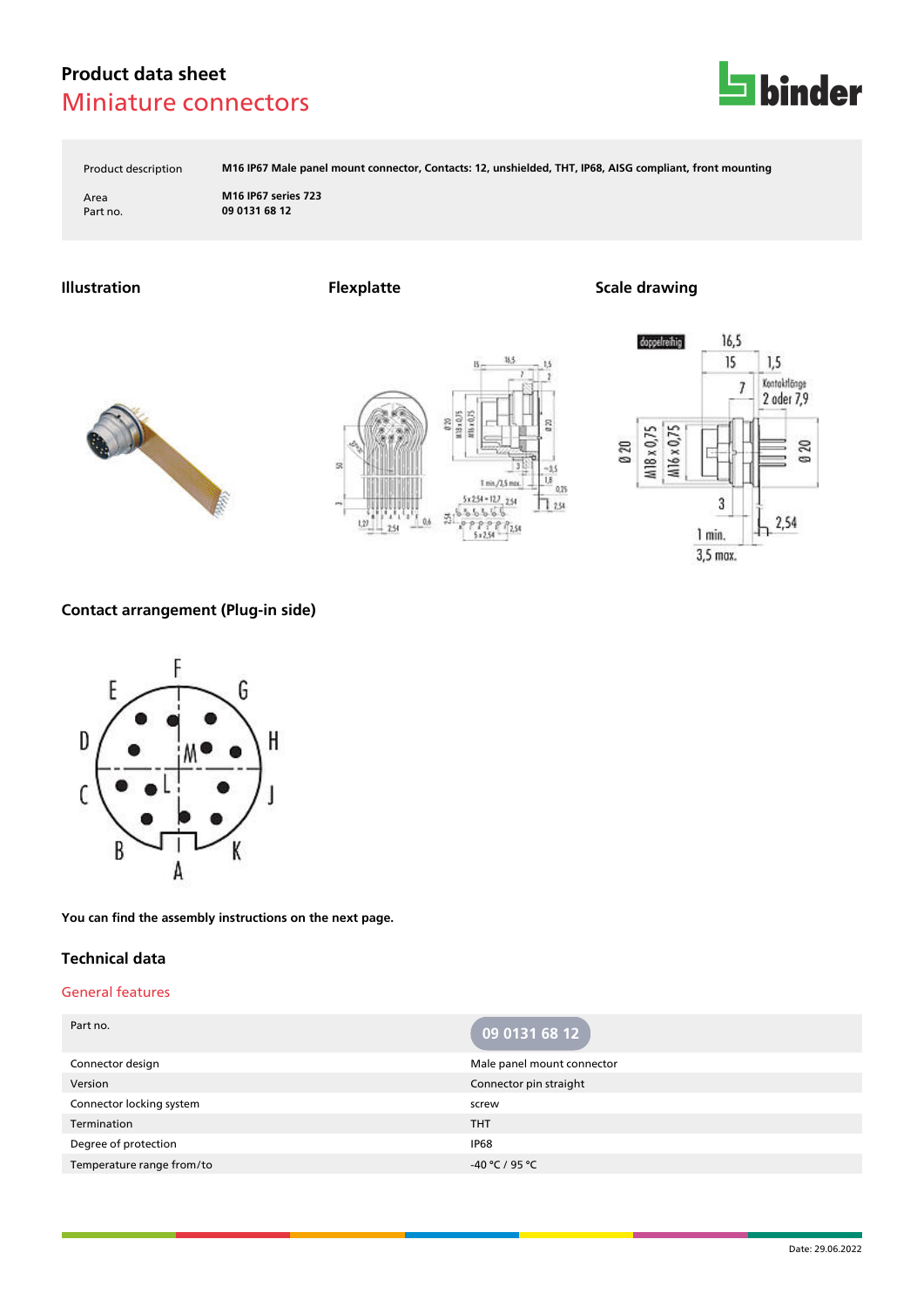

Product description **M16 IP67 Male panel mount connector, Contacts: 12, unshielded, THT, IP68, AISG compliant, front mounting**

Area **M16 IP67 series 723** Part no. **09 0131 68 12**

| Tightening torque screw nut | $0.5 - 1$ Nm        |
|-----------------------------|---------------------|
| Mechanical operation        | > 500 Mating cycles |
| Weight (g)                  | 14.47               |
| Customs tariff number       | 85369010            |

#### Electrical parameters

| Rated voltage             | 60 V                  |
|---------------------------|-----------------------|
| Rated impulse voltage     | 500 V                 |
| Rated current (40 °C)     | 5.0A                  |
| Insulation resistance     | $\geq 10^{10} \Omega$ |
| Pollution degree          |                       |
| Overvoltage category      |                       |
| Insulating material group | $\mathbf{III}$        |
| <b>EMC</b> compliance     | unshielded            |

#### Material

| Housing material      | Zinc die-cast nickel-plated          |
|-----------------------|--------------------------------------|
| Contact body material | <b>PBT (UL94 V-0)</b>                |
| Contact material      | CuZn (brass)                         |
| Contact plating       | Ag (silver)                          |
| Contact length        | $2.0$ mm                             |
| <b>REACH SVHC</b>     | CAS 7439-92-1 (Lead)                 |
| SCIP number           | da704ec3-87bb-4000-943d-1243ff98d17a |

#### Authorization/approvals

| the contract of the contract of | Approvals | AISG compliant |
|---------------------------------|-----------|----------------|
|---------------------------------|-----------|----------------|

#### Classifications

| eCl@ss 11.1 | 27-44-01-09   |
|-------------|---------------|
| ETIM 7.0    | EC003569<br>. |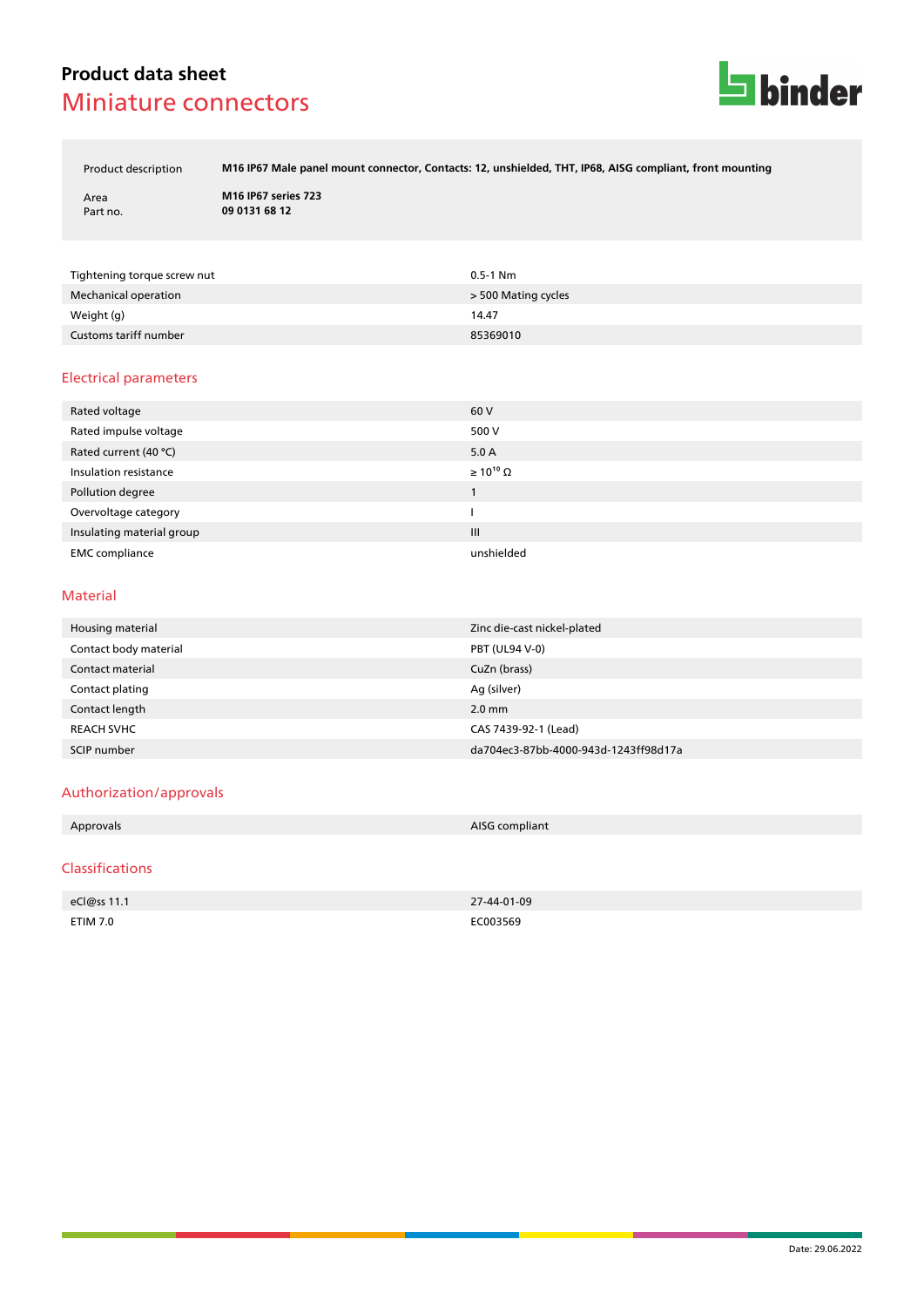

Product description **M16 IP67 Male panel mount connector, Contacts: 12, unshielded, THT, IP68, AISG compliant, front mounting**

Area **M16 IP67 series 723** Part no. **09 0131 68 12**

# **Assembly instructions / Panel cut-out**